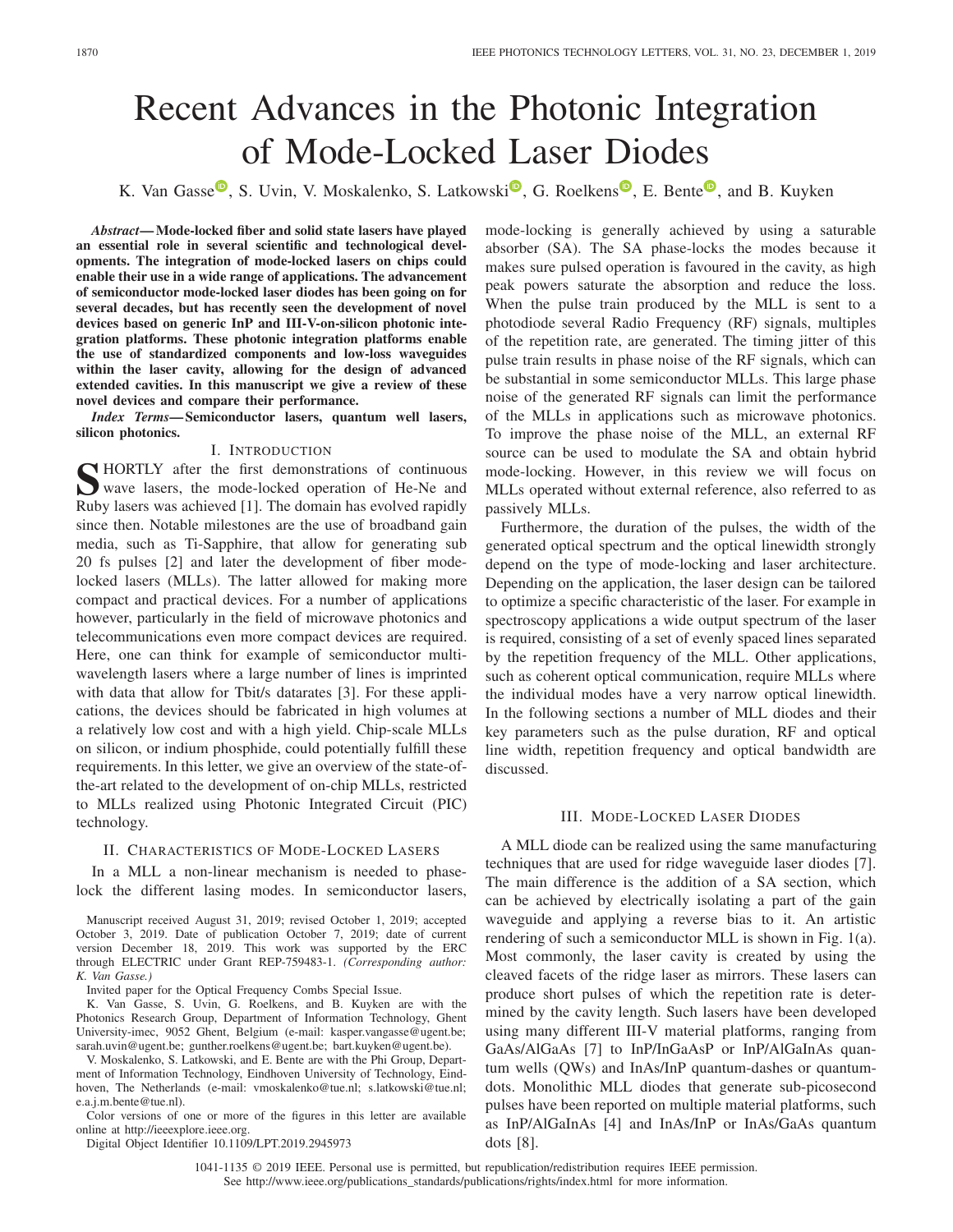

Fig. 1. Artistic rendering of different types of mode-locked laser diodes. (a) A monolithic quantum well laser diode as presented in [4]. (b) An extended cavity mode-locked laser diode realized using a generic InP photonic integration platform as reported in [5]. (c) An extended cavity ring-type mode-locked laser diode realized using a III-V-on-silicon photonic integration platform as presented in [6].

Both the RF linewidth of the repetition frequency and the optical linewidth reflect the noise of the laser. Very similar as in continuous wave lasers, the noise can be reduced by making use of extended cavity solutions. This can be achieved by adding a free space or fiber section to the laser cavity [9]. This idea is at the core of extended InP and III/V-on-silicon lasers and will be discussed in the following sections. With the advent of complex integrated photonic circuit platforms such as the active-passive InP platform [10] and the heterogeneous III-V-on-silicon platform [11], the external cavities can be realized on a single chip. Fig. 1(b) shows an InP extended cavity MLL, where passive InP waveguides take up the role of the passive external cavity. Fig. 1(c) shows a III-V-onsilicon MLL where the silicon waveguides take up this role. There are two other advantages of integrating MLLs using active-passive integration technologies. Firstly, the lasers can be combined with other circuits in which the generated pulses are used or manipulated. Secondly, it opens up a larger range of design possibilities for the lasers to improve performance. Such that one could approach the performance of free space and fibre-based extended cavity systems (e.g. [9]). The remainder of the letter will discuss these two approaches.

# IV. INP EXTENDED CAVITY MODE-LOCKED LASERS

The technology of photonic integration on InP has been used in industry for many years. It has developed to a level that complex monolithically integrated circuits can be realized. In this technology, the composition of the layer stack can be varied over the wafer using etching and regrowth techniques. This allows for the realization of photonic integrated circuits that are composed of ridge waveguide quantum-wellbased Semiconductor Optical Amplifiers (SOAs), passivewaveguide-based structures with different etch depths (e.g. multi-mode interferometers, arrayed waveguide gratings, splitters, distributed Bragg reflectors, etc.) and electro-optic phase modulators [10].

For example, it is appealing that fast electro-optical phase modulators can be integrated inside the laser cavity, allowing for precise control of the optical modes. This was demonstrated in a ring-type MLL with a repetition rate of 2.5 GHz [12], where a long passive waveguide is used to achieve the relatively low repetition rate. Ring type lasers show very promising results and allow for making a laser cavity without on-chip reflectors, which can have an unwanted spectral response. Another example of a high-performance ring laser was presented in [5]. This laser produces pulses with a 900 fs duration at a repetition rate of 20 GHz, resulting in a very wide coherent optical comb of 11.5 nm. Ring-type lasers have shown to be able to generate even wider optical combs of up to 40 nm, as reported in [13]. More advanced ring lasers topologies were demonstrated using InP photonic integration technology. For example, a ring laser with two SAs inside the cavity offered control of the lasing direction and reduced feedback sensitivity [14].

Compact broadband on-chip reflectors have been developed in the form of Multimode Interference Reflectors (MIRs). Using these on-chip broadband reflectors several lasers with advanced linear cavities and hybrid cavities have been realized. Using a colliding pulse MIR linear cavity, the lowest repetition rate InP passively MLL was realized with a repetition rate of 1 GHz [15]. A more complex linear cavity laser with a fundamental repetition rate of 25 GHz was demonstrated also using MIRs [16]. This laser cavity contained 3 SAs, that allowed to obtain harmonic mode-locking. Furthermore, the laser produced short (500 fs) pulses with a high (100 GHz) repetition rate. The use of cavities with multiple SAs also enables the systematic study of the SA positions influence on the MLL performance. A laser with 2 SAs inside the cavity was used to determine the difference in performance caused by placing the SA either by the low or high-reflection mirror of a MLL [17]. It was found that placing the SA at the low-reflection mirror (anti-colliding pulse) improves the performance compared to when the SA is placed at the high-reflection mirror. The InP photonic integration platform also offers components such as Distributed Bragg Reflectors (DBRs) of which the central wavelength is tunable. DBRs can be realized by periodically varying the refractive index of a passive waveguide. Such tunable reflectors can be used as a mirror for the MLL cavity, which allows to control the wavelength at which the laser operates. Due to the spectral dependence of the SOA gain and SA absorption, the performance of the MLL depends on the lasing wavelength. In [18] it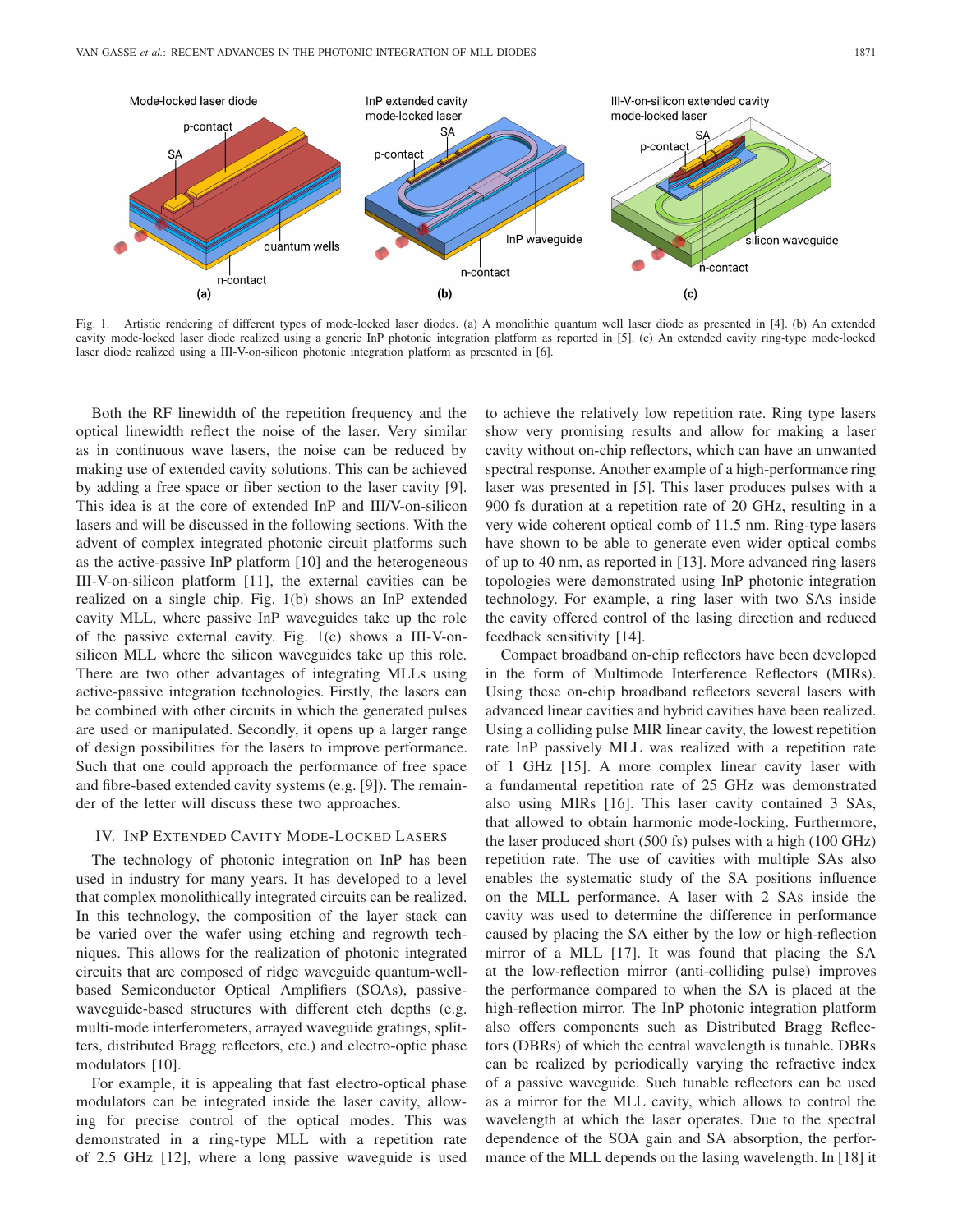was shown that by tuning the DBR reflection towards shorter wavelengths, shorter pulse duration and lower RF linewidth can be achieved.

Other laser cavities with increased complexity were explored, such as a ring cavity where reflectors are placed inside the cavity to realize harmonic mode-locking [19]. This laser presented mode-locking operation with repetition rates ranging from 50 GHz to 450 GHz by varying the bias conditions.

As explained above, the use of photonic integration platforms allows one to combine the laser with other on-chip components. For example, a MLL with a pulse-picker and power amplifier on the same PIC were demonstrated [20].

# V. III-V-ON-SILICON MODE-LOCKED LASERS

Heterogeneous III-V-on-silicon photonic integrated circuits have progressed enormously and are becoming a mature technology platform [11]. In this approach a III-V gain material, epitaxially grown on their native substrate, is transferred on top of a silicon passive photonic integrated circuit through bonding [11] or micro-transfer printing [21].

The first demonstration of III-V-on-silicon MLLs was reported in [22] where two linear cavity devices with an AlGaInAs amplifier were presented. This was quickly followed by a ring-type III-V-on-silicon MLL with a 30 GHz repetition rate [23]. These first demonstrations did not have beyond state-of-the-art performance, but illustrated the feasibility of the technology.

These first results were quickly followed by several III-V-on-silicon MLLs based on a InGaAsP QW gain section and low-loss silicon waveguides (0.7 dB/cm) [6]. These devices showed improved performance, as they combined a narrow RF linewidth with a wide optical comb. For example, a colliding-pulse Fabry-Perot MLL produced 2 ps pulses at a repetition rate of 4.7 GHz with a pulse energy of 600 fJ [24]. Furthermore, the laser had a RF linewidth of 12 kHz and a wide optical spectrum of almost 9 nm. As mentioned in the previous section, anti-colliding pulse cavities provide excellent performance and this was also demonstrated using the III-V-on-silicon technology [6]. This device with a repetition rate of 5 GHz and an RF linewidth of 2 kHz, generates 1 pJ pulses with a 3 ps pulse duration.

Furthermore, the low-loss silicon optical waveguides allow to realize on-chip lasers with a low repetition rate and narrow optical linewidth. For example in [25] a ring-type passively MLL with a repetition rate of 2 GHz was demonstrated. The laser produced a 15 kHz RF linewidth and an optical comb spanning 1 nm, significantly outperforming the 1 GHz InP PIC laser [15]. Furthermore, different types of high-performance filters can be added to the cavity using passive silicon photonic components. For example, a 20 GHz MLL was realized by adding a ring filter to the cavity of a 2 GHz MLL. This laser showed a ten times narrower optical linewidth (1 MHz) than a similar MLL with a 20 GHz cavity without ring filter [26]. This is an important advantage of this technology as other semiconductor MLL diodes often have linewidth of several MHz, making them unsuited for several applications such as coherent communication.

TABLE I OVERVIEW OF MLL DIODES REALIZED ON DIFFERENT PLATFORMS

| Ref.       | $_{Jrep}$ | $\tau_p$ | $E_{\mathcal{P}}$ | $\overline{\Delta f_{RF}}$ | $\Delta \lambda$ | $\Delta f_{opt}$ | nom  |
|------------|-----------|----------|-------------------|----------------------------|------------------|------------------|------|
|            | (GHz)     | (ps)     | (pJ)              | (kHz)                      | (nm)             | (MHz)            |      |
| $[8]-(1)$  | 92        | 0.3      | 0.1               |                            | 11.7             |                  | 17   |
| $[4]-(1)$  | 40        | 0.7      | $<$ 0.1           | 100                        | 5.5              |                  | 17   |
| $[3]-(1)$  | 20        | 5        | 0.5               | 1.8                        | 6.1              | 10               | 58   |
| $[5]-(2)$  | 20        | 0.9      | $<$ 0.1           | 2400                       | 11.5             | 900              | 72   |
| $[19]-(2)$ | 100       | 0.5      | ${<}0.1$          |                            | 5.7              |                  |      |
| $[27]-(3)$ |           |          | 0.5               | 0.4                        | 10               | 0.3              | 1000 |
| $[31]-(3)$ | 20        | 0.9      | 0.1               | 1.1                        | 3                |                  | 18   |

The lowest repetition rate for an on-chip passively MLL is 1 GHz. This was realized in III-V-on-silicon using an anticolliding pulse design [27]. This device produces 7 ps pulses with an estimated pulse energy of 500 fJ. Furthermore, an RF linewidth of 450 Hz and a optical spectrum wider than 10 nm (10 dB bandwidth) were reported. This is interesting, because it is the first time an on-chip laser produces more than an 1000 optical modes. Furthermore, the optical linewidth of the individual optical modes is estimated to be around 250 kHz, at the center lasing wavelength.

External feedback is another approach to improve the RF or optical linewidth of a MLL diode. In [28] a 17 GHz colliding-pulse Fabry-Perot III-V-on-silicon MLL was presented with an optical wavelength of 1.3  $\mu$ m. A long (4 cm) silicon waveguide delay line on the same chip allowed to feedback a part of the laser output to the cavity. Using this type of feedback the RF linewidth of the device was reduced from 44 kHz to 29 kHz. In the same letter the influence of the number of QWs was investigated by fabricating the device with both 3 and 5 OWs. It was found that using 3 OWs greatly reduces the RF linewidth due to the reduced amount of ASE coupling to the laser cavity.

Although most of the previously described devices show promising performance, the pulse energy is too low for several applications. Therefore, several high-power III-V-onsilicon amplifiers were designed and fabricated. Both a 3 QW AlGaInAs [29] and 6 QW InGaAsP amplifier [30] were developed with a saturated output power in the 50 mW range. Using the high power 3 QW amplifier, a III-V-on-silicon Fabry-Perot 20 GHz MLL was fabricated. This MLL generated pulses with a pulse peak power of 100 mW. Furthermore, the produced pulses had an estimated pulse duration of 0.9 ps, which is the shortest pulse measured from a III-V-on-silicon MLL [31]. The device also had a record narrow RF linewidth (1.1 kHz) for a 20 GHz III-V-on-silicon MLL. However, the optimal performance of the MLL happens at 2 mW of average output power (0.1 pJ pulse energy). For many applications a pulse energy exceeding 5 pJ would be very interesting, as this would allow on-chip spectral broadening using non-linear waveguides. To achieve this goal further progress is needed in both the cavity design and amplifier performance.

One possibility to increase the pulse energy would be to use quantum dots, as they have lower confinement factors and a wide gain bandwidth. A III-V-QD-on-silicon MLL with promising results was recently demonstrated [32].

Another appealing option is to use silicon nitride waveguides, as they allow for dispersion engineering and have no two-photon absorption. No III-V-on-silicon-nitride